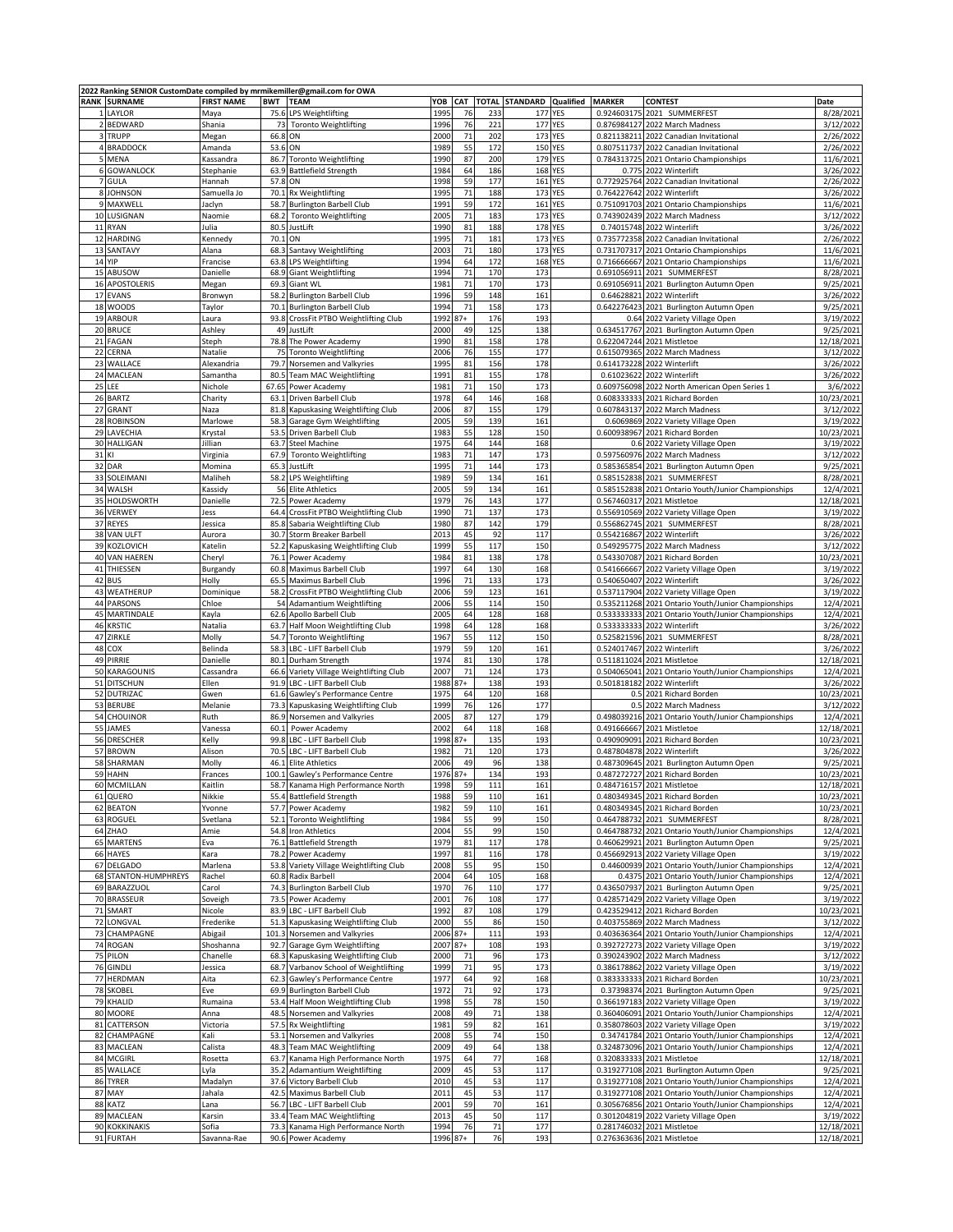| 92          | HARIPERSAD                  | Samantha          | 77.9       | Optimal Performance                                                | 1996         | 81       | 67           | 178             |            |               | 0.263779528 2022 Variety Village Open                                                  | 3/19/2022               |
|-------------|-----------------------------|-------------------|------------|--------------------------------------------------------------------|--------------|----------|--------------|-----------------|------------|---------------|----------------------------------------------------------------------------------------|-------------------------|
|             | 93 SHOULDICE                | Ellie             |            | 64.8 Adamantium Weightlifting                                      | 2009         | 71       | 54           | 173             |            |               | 0.219512195 2021 Burlington Autumn Open                                                | 9/25/2021               |
|             | 94 HARVEY                   | Heather           | 68.8       | CrossFit PTBO Weightlifting Club                                   | 1956         | 71       | 47           | 173             |            |               | 0.191056911 2022 Variety Village Open                                                  | 3/19/2022               |
| 95          | <b>KNOWLTON</b>             | Monica            | 57.8       | Radix Barbell                                                      | 1998         | 59       | $\mathsf 0$  | 161             |            |               | 0 2021 Ontario Championships                                                           | 11/6/2021               |
|             | POPP                        |                   |            |                                                                    |              | 71       | $\pmb{0}$    |                 |            |               |                                                                                        |                         |
| 96          |                             | Olivia            | 64.6       | Norsemen and Valkyries                                             | 2005         |          |              | 173             |            |               | 0 2021 Ontario Youth/Junior Championships                                              | 12/4/2021               |
| 97          | <b>JEFFREY</b>              | Joanne            | 49         | ON                                                                 | 1981         | 49       | $\mathbf 0$  | 138             |            |               | 0 2022 Canadian Invitational                                                           | 2/26/2022               |
|             |                             |                   |            |                                                                    |              |          |              |                 |            |               |                                                                                        |                         |
| <b>RANK</b> | <b>SURNAME</b>              | <b>FIRST NAME</b> | <b>BWT</b> | <b>TEAM</b>                                                        | YOB          | CAT      | <b>TOTAL</b> | <b>STANDARD</b> | Qualified  | <b>MARKER</b> | <b>CONTEST</b>                                                                         | Date                    |
|             | SANTAVY                     | Boady             | 95.9       | Canada                                                             | 1997         | 96       | 379          | 276             | YES        | 0.96437659    | 2021 World Championships                                                               | 12/7/2021               |
|             | SANTAVY                     | Noah              | 98         | Santavy Weightlifting                                              | 1998         | 102      | 336          | <b>278 YES</b>  |            |               | 0.848484848 2021 Burlington Autumn Open                                                | 9/25/2021               |
|             | 3 DAVIDSON                  | Richard           |            | 109 Team Canada                                                    | 1994         | 109      | 337          | <b>280 YES</b>  |            |               | 0.8425 2021 Pan Ams                                                                    | 11/6/2021               |
|             | 4 LUSIGNAN                  | Xavier            | 94         | <b>Toronto Weightlifting</b>                                       | 2003         | 96       | 321          | 276 YES         |            | 0.816793893   | 2022 March Madness                                                                     | 3/12/2022               |
|             | 5 LONGO                     | Frank             | 79.7       | <b>Battlefield Strength</b>                                        | 1984         | 81       | 292          | 255             | <b>YES</b> | 0.804407714   |                                                                                        |                         |
|             |                             |                   |            |                                                                    |              |          |              |                 |            |               | 2021 Ontario Championships                                                             | 11/6/2021               |
|             | 6 BOILEAU                   | Patrick           | 107.9      | Storm Breaker Barbell                                              | 1994         | 109      | 313          | <b>280 YES</b>  |            | 0.7825        | 2022 Winterlift                                                                        | 3/26/2022               |
|             | 7 SHARAF ELDIN              | Feras             | 66.9       | Variety Village Weightlifting Club                                 | 2003         | 67       | 243          | 227             | <b>YES</b> | 0.75          | 2021 Ontario Youth/Junior Championships                                                | 12/4/2021               |
|             | 8 MUNRO                     | Nicolas           | 89         | JustLift                                                           | 1998         | 89       | 275          | 259             | <b>YES</b> |               | 0.743243243 2022 Winterlift                                                            | 3/26/2022               |
|             | 9 QUACH                     | Eric              | 80.4       | <b>Burlington Barbell Club</b>                                     | 1993         | 81       | 267          | 255             | <b>YES</b> |               | 0.73553719 2021 Ontario Championships                                                  | 11/6/2021               |
|             | 10 ROSS                     | Tyler             | 86.9       | ON                                                                 | 1997         | 89       | 272          | 259             | YES        | 0.735135135   | 2022 Canadian Invitational                                                             | 2/26/2022               |
| $11\,$      | <b>TAYLOR</b>               | Kody              | 73         | <b>Battlefield Strength</b>                                        | 1991         | 73       | 248          | 242             | <b>YES</b> |               | 0.71884058 2021 Ontario Championships                                                  | 11/6/2021               |
|             |                             |                   |            |                                                                    |              |          |              |                 |            |               |                                                                                        |                         |
|             | 12 CRUZ                     | Jet               | 66.2       | ON                                                                 | 1994         | 67       | 230          | <b>227 YES</b>  |            |               | 0.709876543 2022 Canadian Invitational                                                 | 2/26/2022               |
|             | 13 LEE                      | Jiwon             | 72.3       | <b>Battlefield Strength</b>                                        | 1994         | 73       | 242          | 242 YES         |            |               | 0.701449275 2021 Ontario Championships                                                 | 11/6/2021               |
|             | 14 XU                       | Cheng             | 66.9       | Rx Weightlifting                                                   | 1990         | 67       | 227          | 227             | <b>YES</b> | 0.700617284   | 2021 Burlington Autumn Open                                                            | 9/25/2021               |
|             | 15 BEAUMONT                 | Keenan            | 79.2       | Sabaria Weightlifting Club                                         | 1994         | 81       | 254          | 255             |            |               | 0.699724518 2021 SUMMERFEST                                                            | 8/28/2021               |
| 16          | <b>SCHWAIGER</b>            | Jon               | 87.7       | <b>Burlington Barbell Club</b>                                     | 1992         | 89       | 258          | 259             |            | 0.697297297   | 2022 Winterlift                                                                        | 3/26/2022               |
|             | 17 TAM                      | Iordan            | 79.5       | Synergy Weightlifting Club                                         | 1994         | 81       | 250          | 255             |            | 0.688705234   | 2021 Ontario Championships                                                             | 11/6/2021               |
|             |                             |                   |            |                                                                    |              |          | 251          |                 |            |               |                                                                                        |                         |
| 18          | <b>SMITH</b>                | Stephen           | 86.8       | <b>Toronto Weightlifting</b>                                       | 1999         | 89       |              | 259             |            | 0.678378378   | 2022 March Madness                                                                     | 3/12/2022               |
|             | 19 DI DONATO                | David             |            | 95.6 1855 Barbell Club                                             | 1990         | 96       | 266          | 276             |            |               | 0.676844784 2021 Burlington Autumn Open                                                | 9/25/2021               |
|             | 20 NARDI                    | John              | 72.2       | <b>LPS Weightlifting</b>                                           | 2000         | 73       | 232          | 242             |            |               | 0.672463768 2022 Winterlift                                                            | 3/26/2022               |
| 21          | <b>BAZILSKY</b>             | connor            |            | 60 Victory Barbell Club                                            | 2002         | 61       | 201          | 210             |            | 0.672240803   | 2021 Ontario Youth/Junior Championships                                                | 12/4/2021               |
| 22          | COTTRELI                    | Benjamin          | 96.7       | LBC - LIFT Barbell Club                                            | 2004         | 102      | 260          | 278             |            | 0.656565657   | 2022 Winterlift                                                                        | 3/26/2022               |
| 23          | LEVINE                      | Jackson           | 87.5       | <b>Toronto Weightlifting</b>                                       | 2000         | 89       | 242          | 259             |            | 0.654054054   | 2021 SUMMERFEST                                                                        | 8/28/2021               |
| 24          | <b>MANCIC</b>               | Dimitrije         | 95.4       | LBC - LIFT Barbell Club                                            | 1998         | 96       | 256          | 276             |            | 0.651399491   | 2022 Winterlift                                                                        | 3/26/2022               |
| 25          | <b>BELANGER</b>             | Pierce            | 86.4       | Sudbury Weightlifting Club                                         | 1996         | 89       | 240          | 259             |            | 0.648648649   | 2022 Winterlift                                                                        | 3/26/2022               |
|             |                             |                   |            |                                                                    |              |          |              |                 |            |               |                                                                                        |                         |
|             | 26 SPENCER                  | lustin            | 108        | Kanama High Performance North                                      | 1981         | 109      | 258          | 280             |            | 0.645         | 2021 Mistletoe                                                                         | 12/18/2021              |
|             | 27 YOUNES                   | <b>JOSEPH</b>     | 128.8      | LBC - LIFT Barbell Club                                            | 2002         | $109+$   | 271          | 298             |            |               | 0.637647059 2021 Ontario Youth/Junior Championships                                    | 12/4/2021               |
|             | 28 FLORENTO                 | John              | 60.9       | <b>Battlefield Strength</b>                                        | 1979         | 61       | 187          | 210             |            |               | 0.62541806 2021 Burlington Autumn Open                                                 | 9/25/2021               |
|             | 29 YANG                     | Antony            | 78.5       | <b>McMaster Weightlifting</b>                                      | 2001         | 81       | 226          | 255             |            |               | 0.622589532 2021 Ontario Youth/Junior Championships                                    | 12/4/2021               |
| 30          | KASIK                       | Kevin             | 82.5       | <b>Battlefield Strength</b>                                        | 1991         | 89       | 230          | 259             |            | 0.621621622   | 2021 SUMMERFEST                                                                        | 8/28/2021               |
|             | SRITHARAN                   |                   |            |                                                                    |              | 81       | 225          | 255             |            |               |                                                                                        |                         |
| 31          |                             | lanujan           | 80.1       | Variety Village Weightlifting Club                                 | 1999         |          |              |                 |            |               | 0.619834711 2021 Richard Borden                                                        | 10/23/2021              |
|             | 32 ALIZADEH                 | Arya              | 84.1       | <b>McMaster Weightlifting</b>                                      | 2001         | 89       | 229          | 259             |            |               | 0.618918919 2021 Ontario Youth/Junior Championships                                    | 12/4/2021               |
|             | 33 DAVYDOV                  | Victor            | 94.8       | <b>Toronto Weightlifting</b>                                       | 1990         | 96       | 239          | 276             |            |               | 0.608142494 2021 Mistletoe                                                             | 12/18/2021              |
| 34          | APLACADOR                   | CarlOS            | 63.9       | <b>Toronto Weightlifting</b>                                       | 1993         | 67       | 193          | 227             |            | 0.595679012   | 2021 SUMMERFEST                                                                        | 8/28/2021               |
|             | 35 MARANAN                  | Iuan Paolo        | 93.6       | Power Academy                                                      | 1995         | 96       | 233          | 276             |            | 0.592875318   | 2021 Richard Borden                                                                    | 10/23/2021              |
|             | 36 LATIMER                  | Brent             | 72.5       | <b>Adamantium Weightlifting</b>                                    | 1983         | 73       | 203          | 242             |            |               | 0.588405797 2021 Burlington Autumn Open                                                | 9/25/2021               |
|             | 37 BOPARAI                  | Jaskaran Singh    | 72.4       | <b>ALP Weightlifting</b>                                           | 1996         | 73       | 202          | 242             |            |               | 0.585507246 2021 Burlington Autumn Open                                                | 9/25/2021               |
|             |                             |                   |            |                                                                    |              | 81       | 212          | 255             |            |               |                                                                                        |                         |
|             | 38 CHEN                     | Ryan              | 78.7       | Queen Street Fitness                                               | 2001         |          |              |                 |            |               | 0.584022039 2021 Ontario Youth/Junior Championships                                    | 12/4/2021               |
|             | 39 FERSING                  | Iordan            | 72.1       | <b>Battlefield Strength</b>                                        | 1993         | 73       | 201          | 242             |            |               | 0.582608696 2021 Mistletoe                                                             | 12/18/2021              |
|             |                             |                   |            | DeGiovanni Weightlfiting                                           |              |          |              |                 |            |               |                                                                                        |                         |
|             | 40 DEGIOVANNI               | Cody              | 86.6       |                                                                    | 1993         | 89       | 214          | 259             |            |               | 0.578378378 2021 Burlington Autumn Open                                                | 9/25/2021               |
| 41          | SMILES                      | Andrew            |            | 96.4 Power Academy                                                 | 1995         | 102      | 229          | 278             |            |               | 0.578282828 2022 Winterlift                                                            | 3/26/2022               |
| 42          | WU                          | Tianhao           | 71.4       | 646 Weightlifting                                                  | 1992         | 73       | 198          | 242             |            |               | 0.573913043 2021 Mistletoe                                                             | 12/18/2021              |
|             | 43 WEST                     | Jerimiah          |            | 70.3 GoodLife Barbell                                              | 1990         | 73       | 198          | 242             |            |               | 0.573913043 2022 Variety Village Open                                                  | 3/19/2022               |
|             |                             |                   |            |                                                                    |              | 89       |              |                 |            |               |                                                                                        |                         |
|             | 44 CAMPBELL                 | Graeme            | 83.3       | Adamantium Weightlifting                                           | 1982         |          | 212          | 259             |            |               | 0.572972973 2021 Burlington Autumn Open                                                | 9/25/2021               |
|             | 45 JEVTIC                   | Petar             | 88.1       | Varbanov School of Weightlifting                                   | 1999         | 89       | 210          | 259             |            |               | 0.567567568 2022 Variety Village Open                                                  | 3/19/2022               |
|             | 46 FUNG                     | lustin            | 79         | Varbanov School of Weightlifting                                   | 1992         | 81       | 206          | 255             |            |               | 0.567493113 2022 Variety Village Open                                                  | 3/19/2022               |
| 47          | <b>JOLLEY</b>               | Ashton            | 73         | CrossFit PTBO Weightlifting Club                                   | 2005         | 73       | 194          | 242             |            |               | 0.562318841 2022 Variety Village Open                                                  | 3/19/2022               |
|             | 48 ROSAT                    | David             | 79.7       | <b>Battlefield Strength</b>                                        | 1985         | 81       | 204          | 255             |            |               | 0.561983471 2021 SUMMERFEST                                                            | 8/28/2021               |
| 49          | MILLER                      | William           | 107.3      | <b>Adamantium Weightlifting</b>                                    | 1986         | 109      | 224          | 280             |            |               | 0.56 2021 Burlington Autumn Open                                                       | 9/25/2021               |
|             | <b>50 LEE</b>               | Alvin             | 69.9       | <b>Toronto Weightlifting</b>                                       | 1996         | 73       | 193          | 242             |            | 0.55942029    | 2021 Mistletoe                                                                         | 12/18/2021              |
| 51          | MAXWELL                     | Stuart            | 94.8       | Norsemen and Valkyries                                             | 1993         | 96       | 219          | 276             |            |               | 0.557251908 2021 Richard Borden                                                        | 10/23/2021              |
|             |                             |                   |            |                                                                    |              |          |              | 259             |            |               |                                                                                        |                         |
|             | 52 SHEPPARD                 | Kyle              |            | 87.9 Kanama High Performance North                                 | 1999         | 89       | 204          |                 |            |               | 0.551351351 2021 Mistletoe                                                             | 12/18/2021              |
|             | 53 CASE                     | Andrew            |            | 74.5 Power Academy                                                 | 1991         | 81       |              |                 |            |               |                                                                                        |                         |
|             | 54 STEER                    | Samuel            | 76.4       | Kanama High Performance North                                      | 2004         |          | 196          | 255             |            |               | 0.539944904 2021 Richard Borden                                                        | 10/23/2021              |
|             | 55 ABLITT                   | Brad              |            |                                                                    |              | 81       | 196          | 255             |            |               | 0.539944904 2022 March Madness                                                         | 3/12/2022               |
|             | 56 EDEN                     |                   | 87.3       | Power Academy                                                      | 1986         | 89       | 199          | 259             |            |               | 0.537837838 2021 Richard Borden                                                        | 10/23/2021              |
|             |                             | Ioshua            |            | 87.8 Varbanov School of Weightlifting                              | 1996         | 89       | 198          | 259             |            |               | 0.535135135 2021 Richard Borden                                                        | 10/23/2021              |
|             | 57 GOODMAN                  | Colin             |            | 95.8 Kanama High Performance North                                 | 1994         | 96       | 210          | 276             |            |               | 0.534351145 2021 Mistletoe                                                             | 12/18/2021              |
|             | 58 WATSON                   | Declan            | 78         | <b>Garage Gym Weightlifting</b>                                    | 2007         | 81       | 193          | 255             |            |               | 0.531680441 2022 Variety Village Open                                                  | 3/19/2022               |
|             |                             |                   |            |                                                                    |              |          |              |                 |            |               |                                                                                        |                         |
|             | 59 STEINHAUR                | Ionathan          | 72.7       | <b>Toronto Weightlifting</b>                                       | 1996         | 73       | 181          | 242             |            |               | 0.524637681 2022 March Madness                                                         | 3/12/2022               |
|             | 60 LIBAWSKI                 | Brayden           | 80.6       | Maximus Barbell Club                                               | 1993         | 81       | 188          | 255             |            |               | 0.517906336 2022 Winterlift                                                            | 3/26/2022               |
|             | 61 ZITA                     | Luigi             | 99.9       | Varbanov School of Weightlifting                                   | 1980         | 102      | 205          | 278             |            |               | 0.517676768 2022 Variety Village Open                                                  | 3/19/2022               |
|             | 62 IZUMI                    | Marcello          |            | 86.8 Sudbury Weightlifting Club                                    | 1996         | 89       | 190          | 259             |            |               | 0.513513514 2021 Mistletoe                                                             | 12/18/2021              |
|             | 63 GOSSELIN                 | Danny             |            | 81 Vision Weightlifting                                            | 1972         | 81       | 186          | 255             |            |               | 0.512396694 2021 Burlington Autumn Open                                                | 9/25/2021               |
|             | 64 DESSUREAULT              | Dave              |            | 83.4 Team MAC Weightlifting                                        | 1969         | 89       | 188          | 259             |            |               | 0.508108108 2021 Burlington Autumn Open                                                | 9/25/2021               |
|             | 65 ZHAI                     | Alex              | 87         | Varbanov School of Weightlifting                                   | 1996         | 89       | 188          | 259             |            |               | 0.508108108 2021 Richard Borden                                                        | 10/23/2021              |
|             | 66 HICKEY                   | Iordan            | 71.3       | LBC - LIFT Barbell Club                                            | 1999         | 73       | 175          | 242             |            | 0.507246377   | 2022 Winterlift                                                                        | 3/26/2022               |
|             |                             |                   |            |                                                                    |              |          |              |                 |            |               |                                                                                        |                         |
|             | 67 ZHENG                    | William           |            | 79.9 Toronto Weightlifting                                         | 1995         | 81       | 184          | 255             |            | 0.506887052   | 2021 SUMMERFEST                                                                        | 8/28/2021               |
|             | 68 WALT                     | Martin            |            | 100 Sudbury Weightlifting Club                                     | 1968         | 102      | 200          | 278             |            |               | 0.505050505 2021 Richard Borden                                                        | 10/23/2021              |
|             | 69 LAMARCHE                 | Griffin           |            | 65.5 Norsemen and Valkyries                                        | 2006         | 67       | 163          | 227             |            |               | 0.50308642 2021 Ontario Youth/Junior Championships                                     | 12/4/2021               |
|             | 70 EDGSON                   | Asher             |            | 54.1 Variety Village Weightlifting Club                            | 2008         | 55       | 128          | 186             |            |               | 0.483018868 2021 Ontario Youth/Junior Championships                                    | 12/4/2021               |
|             | 71 DELGADO                  | Ioshua            | 62.1       | Optimal Performance                                                | 1988         | 67       | 155          | 227             |            | 0.478395062   | 2022 Variety Village Open                                                              | 3/19/2022               |
|             | 72 MATTUCCI                 | Mitchell          |            | 94.6 Kanama High Performance North                                 | 1993         | 96       | 188          | 276             |            |               | 0.478371501 2021 Mistletoe                                                             | 12/18/2021              |
|             | 73 DOTEY                    | Adam              | 86.4       | <b>Toronto Weightlifting</b>                                       | 1990         | 89       | 176          | 259             |            |               | 0.475675676 2022 March Madness                                                         | 3/12/2022               |
|             |                             |                   | 94.9       |                                                                    |              |          |              |                 |            |               |                                                                                        |                         |
| 74          | CABLE                       | Michael           |            | Half Moon Weightlifting Club                                       | 1970         | 96       | 185          | 276             |            |               | 0.470737913 2021 Richard Borden                                                        | 10/23/2021              |
|             | 75 VAN HOUTVEN              | Stephen           | 91.6       | LBC - LIFT Barbell Club                                            | 1993         | 96       | 181          | 276             |            |               | 0.460559796 2021 SUMMERFEST                                                            | 8/28/2021               |
|             | 76 MCDIARMID                | Alisdair          |            | 86.3 Rx Weightlifting                                              | 1980         | 89       | 164          | 259             |            |               | 0.443243243 2021 SUMMERFEST                                                            | 8/28/2021               |
|             | 77 MARACLE                  | Blake             |            | 98.3 Victory Barbell Club                                          | 1999         | 102      | 175          | 278             |            |               | 0.441919192 2022 Variety Village Open                                                  | 3/19/2022               |
|             | 78 KARAGOUNIS               | Theo              |            | 80.6 Variety Village Weightlifting Club                            | 2006         | 81       | 159          | 255             |            |               | 0.438016529 2022 Variety Village Open                                                  | 3/19/2022               |
|             | 79 MOBIN                    | Ahmad             |            | 72.4 Toronto Weightlifting                                         | 1987         | 73       | 150          | 242             |            |               | 0.434782609 2021 Mistletoe                                                             | 12/18/2021              |
|             | 80 EVANYSHN                 | lan               | 78.3       | <b>Optimal Performance</b>                                         | 1995         | 81       | 154          | 255             |            |               | 0.424242424 2022 Variety Village Open                                                  | 3/19/2022               |
|             | 81 KIMMETT                  | Quinn             | 121.3      | CrossFit PTBO Weightlifting Club                                   | 2004         | $109+$   | 180          | 298             |            |               | 0.423529412 2021 Ontario Youth/Junior Championships                                    |                         |
|             |                             |                   |            |                                                                    |              |          |              |                 |            |               |                                                                                        | 12/4/2021               |
|             | 82 YUKE                     | Ethan             |            | 94.6 Victory Barbell Club                                          | 2007         | 96       | 165          | 276             |            |               | 0.419847328 2022 Variety Village Open                                                  | 3/19/2022               |
|             | 83 KILLORAN<br>84 TEMPELAAR | Brady<br>Martin   | 77.8       | United Counties Weightlifting Club<br>53.7 Burlington Barbell Club | 2006<br>1961 | 81<br>55 | 150<br>103   | 255<br>186      |            |               | 0.413223141 2021 Ontario Youth/Junior Championships<br>0.388679245 2021 Richard Borden | 12/4/2021<br>10/23/2021 |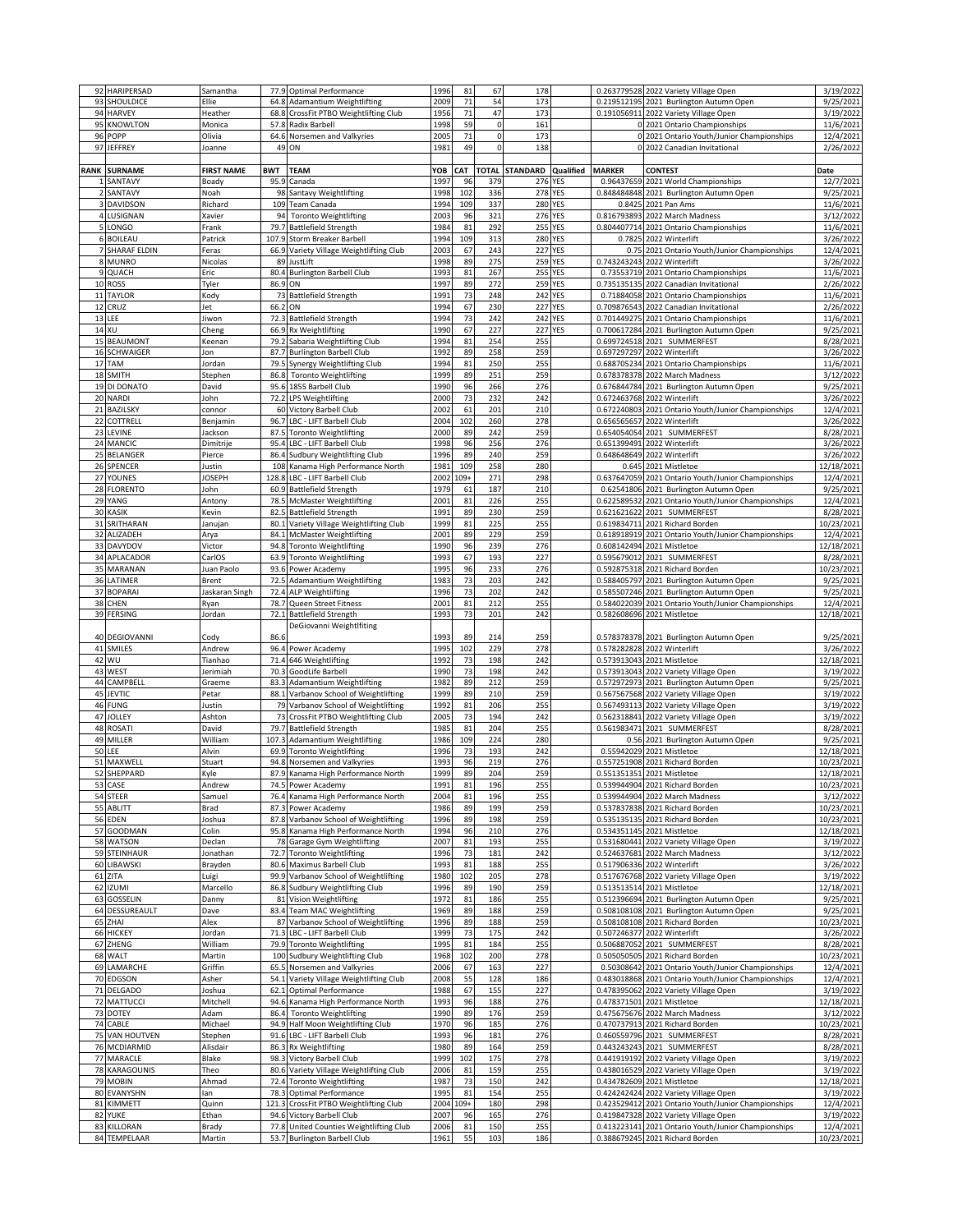|       | 85 MA          | Steven    | 75 Toronto Weightlifting                | 2004 | 81        | 141 | 255 |  | 0.388429752 2022 March Madness                      | 3/12/2022  |
|-------|----------------|-----------|-----------------------------------------|------|-----------|-----|-----|--|-----------------------------------------------------|------------|
|       | 86 FISHER      | Rowdy     | 114 Garage Gym Weightlifting            |      | 2004 109+ | 165 | 298 |  | 0.388235294 2022 Variety Village Open               | 3/19/2022  |
|       | 87 HOANG       | Peter     | 93.9 Battlefield Strength               | 1997 | 96        | 149 | 276 |  | 0.37913486 2021 Mistletoe                           | 12/18/2021 |
|       | 88 POSSAMAI    | Lucas     | 42.6 Toronto Weightlifting              | 2008 |           | 93  | 186 |  | 0.350943396 2022 March Madness                      | 3/12/2022  |
| 89 LI |                | Jiangtian | 77.4 Toronto Weightlifting              | 1991 | 81        | 127 | 255 |  | 0.349862259 2022 March Madness                      | 3/12/2022  |
|       | 90 RAYMOND     | Carson    | 83.9 Garage Gym Weightlifting           | 2007 | 89        | 116 | 259 |  | 0.313513514 2022 Variety Village Open               | 3/19/2022  |
|       | 91 MACLACHLAN  | Joshua    | 69.3 Garage Gym Weightlifting           | 2007 | 73        | 107 | 242 |  | 0.310144928 2022 Variety Village Open               | 3/19/2022  |
|       | 92 WAQUÉ       | Liam      | 76.3 Norsemen and Valkyries             | 2005 | 81        | 110 | 255 |  | 0.303030303 2021 Ontario Youth/Junior Championships | 12/4/2021  |
|       | 93 WESTERGAARD | Nathaniel | 88.8 Variety Village Weightlifting Club | 2007 | 89        | 111 | 259 |  | 0.3 2022 Variety Village Open                       | 3/19/2022  |
|       | 94 THOMAS      | Gavin     | 67.3 Adamantium Weightlifting           | 2008 | 73        | 94  | 242 |  | 0.272463768 2021 Burlington Autumn Open             | 9/25/2021  |
|       | 95 YOUNES      | Ali       | 61.9 LBC - LIFT Barbell Club            | 2010 | 67        | 82  | 227 |  | 0.25308642 2021 Ontario Youth/Junior Championships  | 12/4/2021  |
|       | 96 WALLACE     | Nowl      | 46.1 Adamantium Weightlifting           | 2008 | 55        | 65  | 186 |  | 0.245283019 2021 Burlington Autumn Open             | 9/25/2021  |
|       | 97 SOLLAZZO    | Sam       | 46.2 Adamantium Weightlifting           | 2008 | 55        | 63  | 186 |  | 0.237735849 2021 Burlington Autumn Open             | 9/25/2021  |
|       | 98 MANLEY      | iack      | 53.9 Victory Barbell Club               | 2009 | 55        | 63  | 186 |  | 0.237735849 2021 Ontario Youth/Junior Championships | 12/4/2021  |
|       | 99 PIGDEN      | Ryker     | 33.4 Victory Barbell Club               | 2009 | 55        | 54  | 186 |  | 0.203773585 2021 Ontario Youth/Junior Championships | 12/4/2021  |
|       | 100 STEWART    | Cohen     | 35.7 GoodLife Barbell                   | 2009 | 55        | 51  | 186 |  | 0.19245283 2021 Mistletoe                           | 12/18/2021 |
|       | 101 COOPER     | Thomas    | 41.7 Adamantium Weightlifting           | 2010 | 55        | 43  | 186 |  | 0.162264151 2021 Burlington Autumn Open             | 9/25/2021  |
|       | 102 PALANISAMY | Anil      | 64.6 Norsemen and Valkyries             | 1991 | 67        |     | 227 |  | 0 2021 SUMMERFEST                                   | 8/28/2021  |